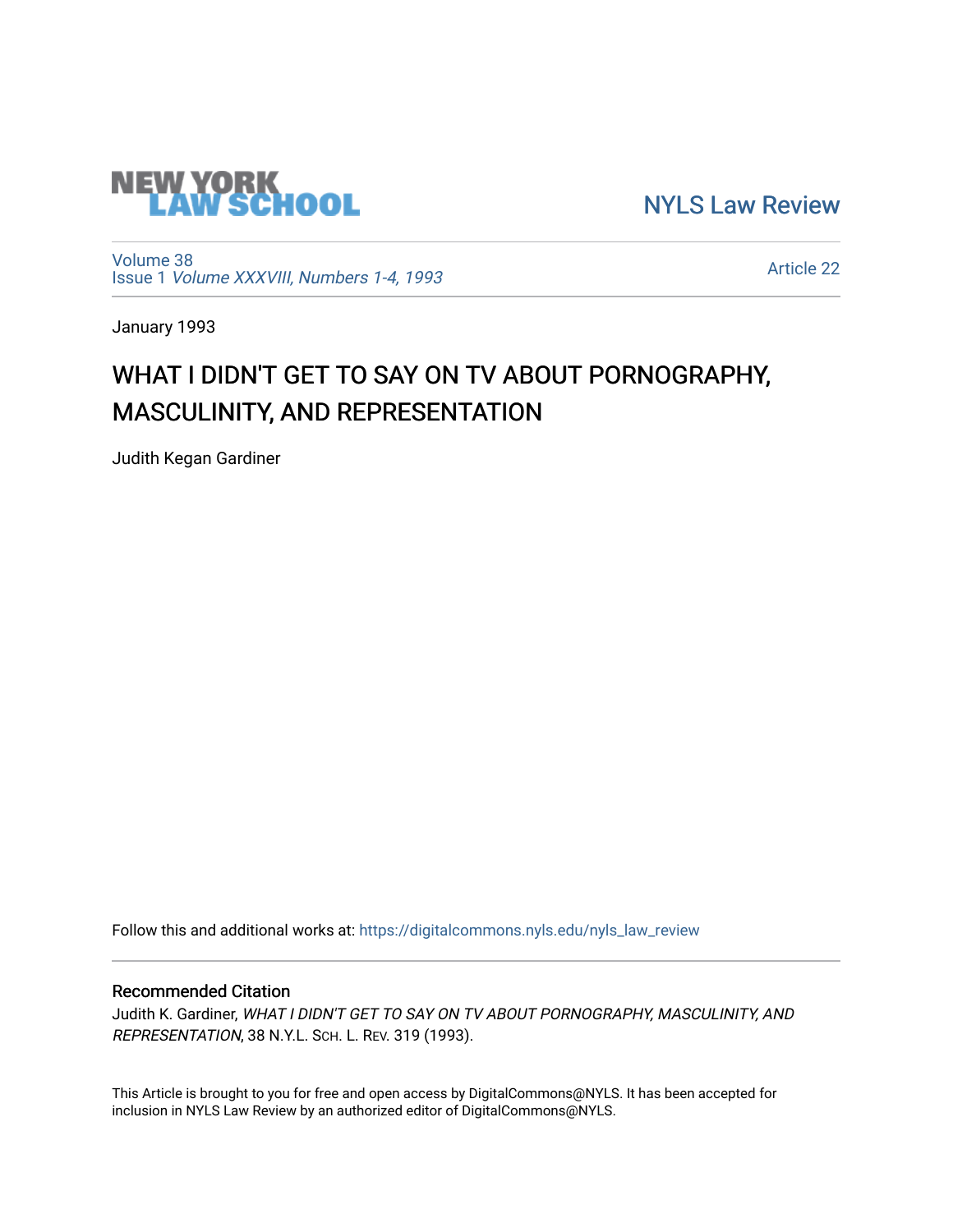## WHAT I DIDN'T **GET** TO SAY **ON** TV **ABOUT** PORNOGRAPHY, **MASCULINITY, AND** REPRESENTATION

## **JUDITH KEGAN GARDINER\***

In April **1993,** shortly after the University of Chicago Law School conference on pornography and hate speech, $1$  I was a panelist on Jerry Springer's television talk show.<sup>2</sup> The topic of the show was whether pornography causes rape. The first speaker, a Christian youth pastor, divulged that he was driven to attempt rape after viewing pornography. He also confessed to having been sexually abused as a child. Next, a debate between a male anti-censorship lawyer and a male anti-pornography lawyer ensued. The former invoked free speech **to** justify his position, while the latter claimed that sex-crime rates drop when **"porn** houses" are closed. **A** middle-aged woman then detailed the unpleasant ways in which her boyfriend hurt her. **He** imitated the sadistic pornography **to** which he was addicted, she explained, **to** the point of threatening her life. As a Women's Studies professor, I was the last speaker on the show. **I** recounted a discussion **I** once had with a local video store manager in which he had explained **to** me how the videos on his shelves were divided into three categories: **(1)** action movies, which he defined as containing violence; (2) horror movies, which meant "some girl takes off her shirt and then gets killed"; and (3) catch-all movies—including porn—which he judged to be less violent than the rest. The host's show-ending monologue reminded the audience that Americans prize free speech and that pornography doesn't rape people, other people do. Reason thus concluded an hour in which most of the camera's and audience's attention was fixed on lurid stories of sexualized violence **by** men against women.

The format of the show encouraged soundbites and colorful examples instead of analysis. It presented two camps and allowed them to trade

2. *The Jerry Springer Show: Pornography Ruined My Life* **(NBC** television broadcast, Apr. **9, 1993).**

319

**<sup>\*</sup>** Professor of English and Women's Studies, University of Illinois at Chicago. For their comments on this topic, **I** thank Albert Alschuler, Noel Barker, and Linda Williams.

**<sup>1.</sup>** More than **700** people attended the conference, entitled *Speech, Equality, and Pornography: Feminist Legal Perspectives on Pornography and Hate Propaganda. See* **Mark Wukas,** *Violence Linked: Activists Seek Tighter Restrictions on Porn,* **Ci. TRIB.,** Mar. 21, **1993,** at **1, 11.** Among those attending the conference were University of Michigan law professor Catharine MacKinnon, feminist writer Andrea Dworkin, and Leanne Katz, executive director of the National Coalition Against Censorship. *See id.* Despite the wide diversity within the feminist community, Katz stated that feminists with opposing views (such as herself) were not asked to speak at the conference. *See id.*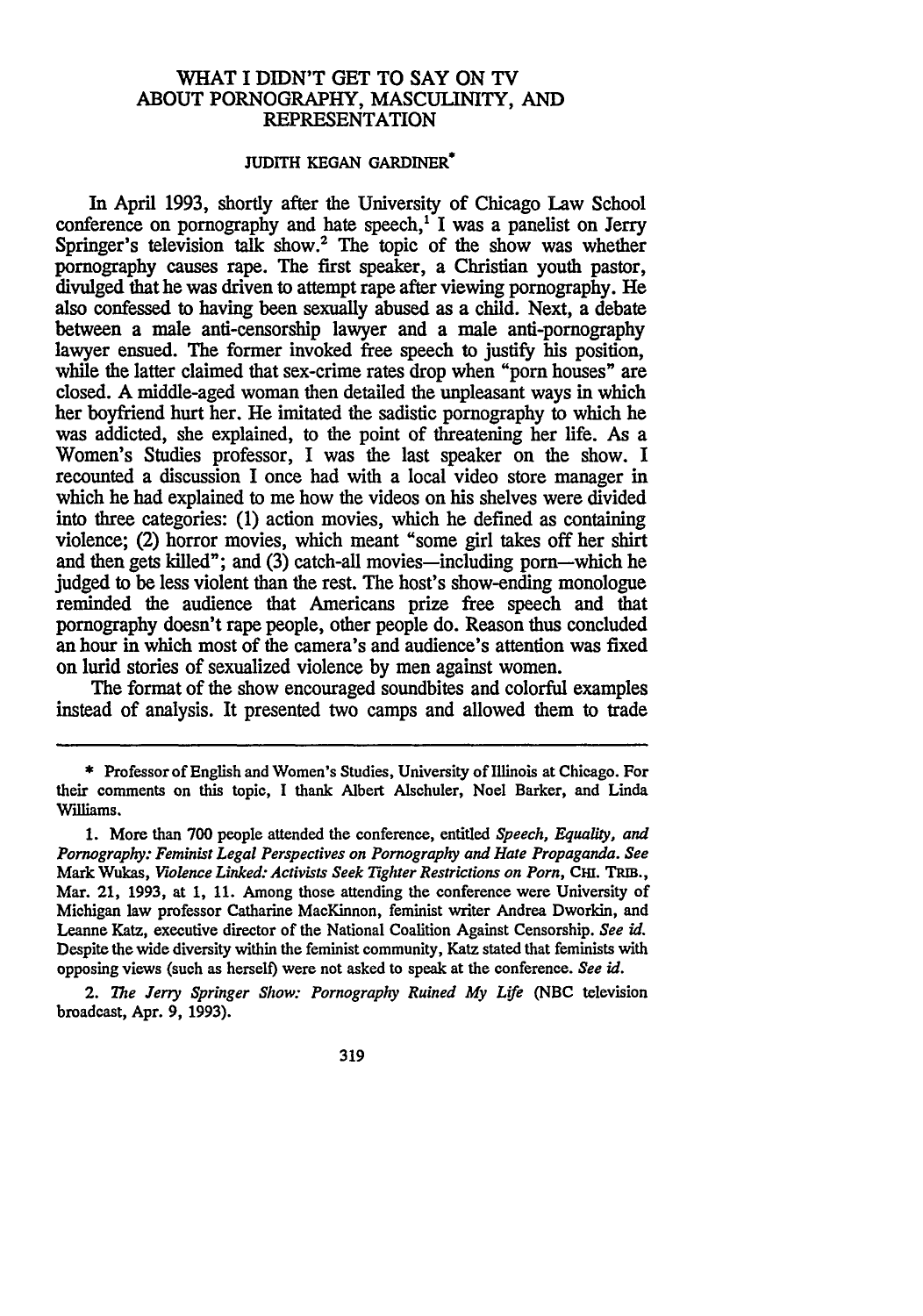barbs and talk past one another. Like many participants in the University of Chicago conference, the anti-pornography panelists on the Springer program pointed to sexual violence and the ways in which it demeans women. Representing a National Coalition Against Censorship **(NCAC)** viewpoint, I spoke on behalf of free speech and women's rights to sexual imagination and experimentation, stressing the ways that censorship harms women. But I left the studio frustrated **by** the program's confrontational format and with a feeling that some important aspects of the debate were not being addressed **by** either side. **Why, I** wondered, has pornography become such a focus of controversy now? Pornography has been around for millennia, and I, like many other second-wave feminists,<sup>3</sup> always thought it was a trivial issue, tangential to the economic inequality and physical damage that women face. Yet many people with whom I have spoken before and after this television program, including the audience who attended it, seem to find pornography important and emotionally engrossing, and **I** have been trying to figure out why. The following thoughts are speculative, but they do reframe the pornography issue as a place where contemporary crises regarding masculinity and the media converge. I suggest that pornography both solves and exacerbates these crises.

3. Second-wave feminism is a term used to identify the contemporary women's movement, which began in the 1960s. *See* LIsA TUTTLE, ENCYCLOPEDIA **OF** FEMINISM **287-88** (1986). The term *second wave* was coined by Marsha Weinman Lear in reference "to the formation of women's liberation groups in America, Britain and Germany." *See* MAGom HUMm, **THE** DICTIONARY OF FEMINIST THEORY 198 (1990). In its early states, the second-wave movement was "dangerously close to becoming a 'one-issue' movement," focusing efforts almost exclusively on passage of the Equal Rights Amendment. See RITA J. SIMON & GLORIA DANZIGER, WOMEN'S MOVEMENTS IN AMERICA: THEIR SUCCESSES, DISAPPOINTMENTS, AND ASPIRATIONS 4-5 (1991). Since **1970,** however, second-wave feminism has moved

from minimizing differences between men and women to celebrating a womancentered perspective. Second wave feminism is currently committed to radically extending egalitarianism based on a sophisticated understanding of the oppressivenessof imposed gender divisions. Second wave feminism is a radical transformation project and aims to create a feminized world.

*HUMM, supra,* at 198. Although the birth of this contemporary movement was a process, the formation of the National Organization for Women (NOW), in 1966, has been cited as the origin of the movement. *See* STEvEN M. BUECHLER, WOMEN'S MovEMENTs IN **THE** UNrrED STATES: WOMAN SUFFRAGE, **EQUAL RIGHTS, AND** BEYOND **30 (1990).** Some commentators classify second-wave feminism as the third women's movement, asserting that the second movement occurred during the first two decades of the twentieth century, a time when women pressed for better working conditions and protective labor legislation, and that the first movement started in the 1830s, and culminated in **1920,** with the passage of the Nineteenth Amendment, giving women the right to vote. *See SIMON* & DANzIGER, *supra,* at 4.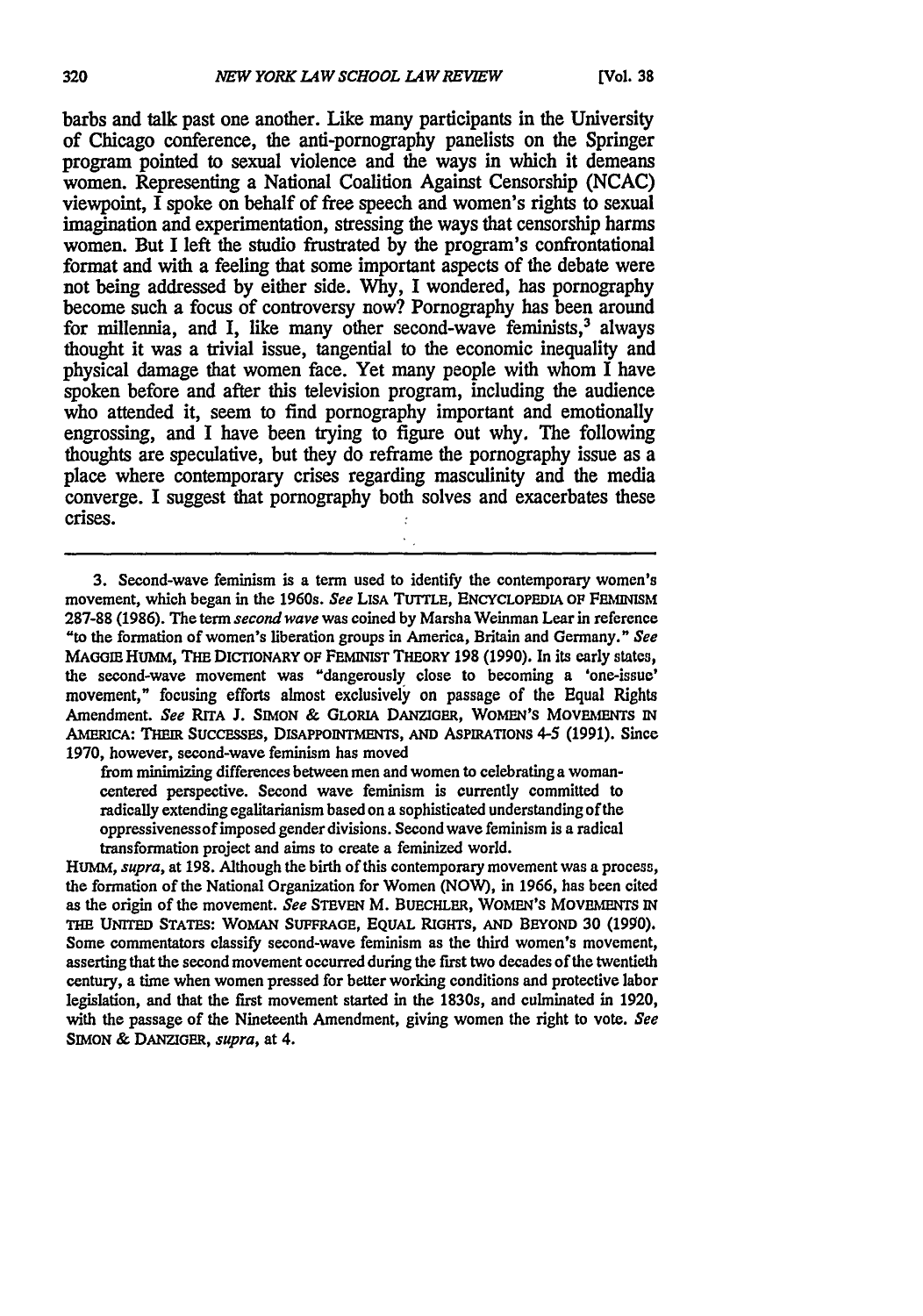My first thoughts about why some feminists have seized on pornography as a significant point of attack against patriarchy were ungenerous. Among anti-pornography leaders are some prominent lawyers.4 As barbers always think one needs a haircut, lawyers always propose passing legislation in order to solve social problems. Furthermore, along with many other NCAC members, I suspected that any attack on pornography had nervousness about female sexuality and sex outside of marriage as its base. I also wondered whether anti-pornography feminists chose to attack pornography because such a campaign did not implicate the attackers. I assumed that most of these feminists, like myself, never watched pornography for their own pleasure; therefore, abolishing it would be completely painless for them. They would not have to change their behavior or attitudes at all, as only other people's habits would be subject to prohibition. Moreover, the attack on pornography presents itself as a heroic cause aimed at saving passive, pure women in distress.<sup>5</sup> In this scenario, men are the oppressors against whom women need defense. Questions about social institutions are not necessary to this discussion, which thus has a reassuring air of clarity.

I also speculated about why pornography should be singled out from the sexual objectification and glamorized violence against women endemic to advertising and other mainstream media. Pornography may be big business, but it is still business on the fringe of a capitalist economy. Attacking the whole network of images and constructions of women as objects in our culture is a daunting task that may be perceived as politically extremist, but an anti-pornography campaign attacks a manageable issue in order to show that *all* women are victimized by demeaning images that may inspire violence. Anti-pornography feminism, therefore, may appeal to some women because of its universalism and the resulting absence of difficult questions about which particular women are harmed by and which benefit from specific images or practices.

Recently, commercial pornography has become more popular and more accessible in the United States, particularly in the form of videotape rentals. Thus, pornography plays a larger role in public consciousness than

**1993]**

<sup>4.</sup> Catharine MacKinnon is a prominent example. MacKinnon and Andrea Dworkin drafted an ordinance in the early 1980s that attempted to regulate pornography. The ordinance was adopted in Indianapolis, but was later declared unconstitutional by a United States District Court. *See* American Booksellers Ass'n v. Hudnut, **598** F. Supp. **1316,** 1341-42 (S.D. Ind. 1984), *aft'd,* 771 F.2d **323** (7th Cir. 1985), *aff'd mere.,* 475 **U.S.** 1001 (1986). *See also* Wukas, *supra* note 1, at 1.

*<sup>5.</sup> See, e.g.,* Catherine Itzin, *Pornography and the Social Construction of Sexual Inequality, in* **PoRNoaRAPHY:** WOMEN, **VIOLENCE AND CiviL LIBERTIES 57,** 65 (Catherine Itzin ed., 1992) (arguing that the pornography industry "exploits the poorest and most vulnerable women, whose opportunities to earn a living are **...** limited **by** sexism and sex discrimination").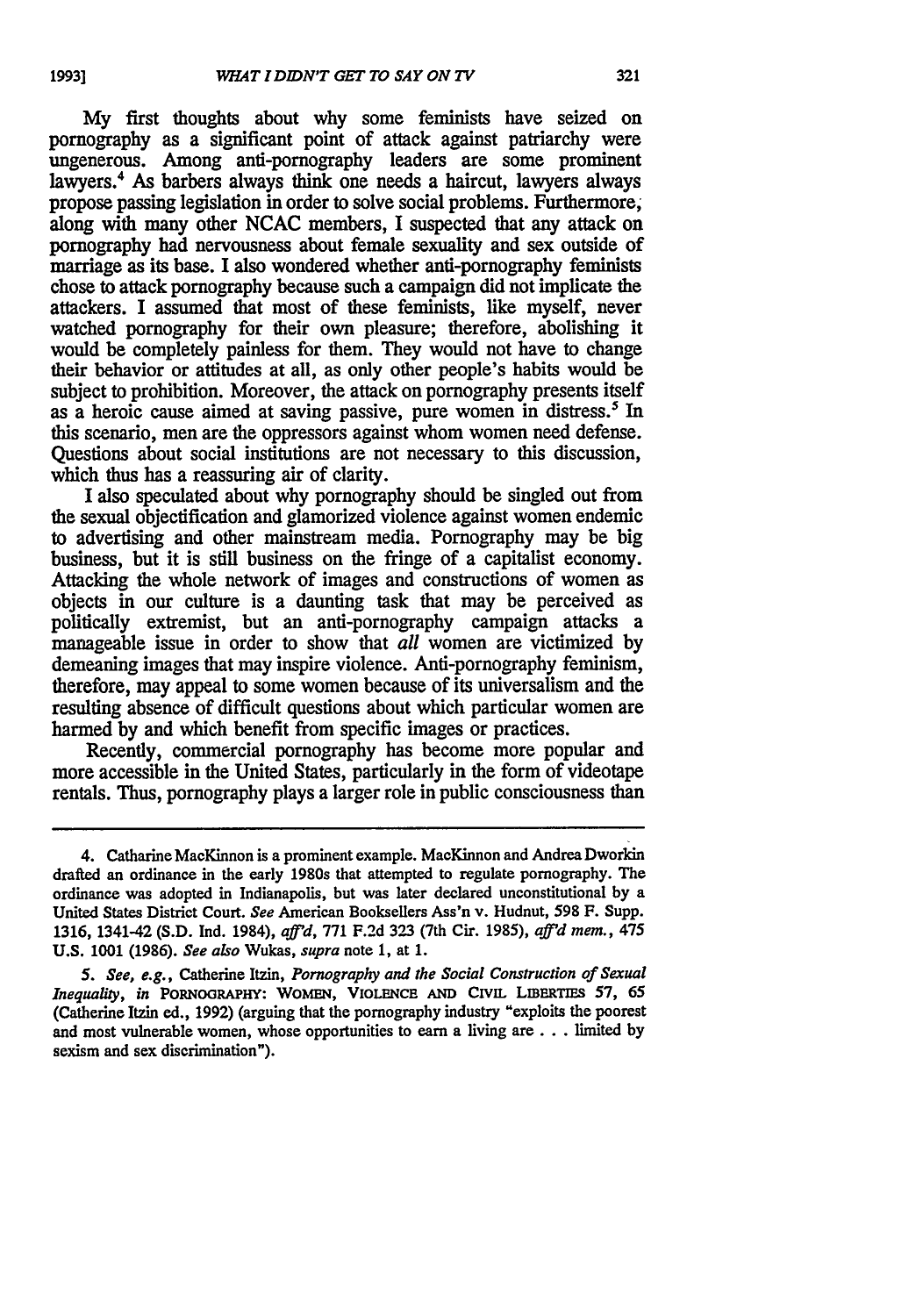it previously did,<sup>6</sup> and attitudes toward it perhaps are more polarized than before the sexual revolution of the 1960s. As a teacher of literature, I am trained to find the significance of words and images as examples of societal attitudes. For more than twenty years, **I** have been a materialist feminist, $\alpha$  dedicated to working toward a society that is more equitable and fulfilling for both men and women. I thought that understanding the pornography debates might help me develop insight into the meanings of masculinity and the uses of representation in our culture. I watched some pornographic movies out of a sense of a feminist duty to understand these debates, occasionally fast-forwarding through them and generally finding myself both bored and embarrassed **by** the experience. From this, **I** wonder whether feeling self-righteous because one does not get "turned on" **by** pornography-or guilty because one does-plays into the strong emotions that the subject evokes. These are broad and complicated matters, and I will attempt only to sketch some lines of connection between pornography, masculinity, and the media. I claim that pornography is an arena within which other social contests are taking place and that the anti-pornography debates illuminate current anxieties about economic polarization, gender confusion, new conceptions of personal identity, insecurity about heterosexual relationships, and homophobia.

Current concern about masculinity makes pornography especially significant in our culture. Although sexism and male-supremacist thinking permeate history, misogyny varies cross-culturally and over time. Similar developments have occurred regarding definitions of masculinity and femininity, which are the behavior and attributes that societies consider appropriate for men and women, respectively. I speculate that attributes of masculinity that seemed coherent in early twentieth-century America have been eroded and separated by a variety of current societal forces. Recently, many men's antagonisms toward women seem to have become sexualized, and many men's sexual desires for women seem to have become antagonistic in particular, historically specific ways. **I** think that pornography dramatizes the resulting sexualized misogyny and thus becomes one bulwark of socially recognized masculinity in our society. It

*<sup>6.</sup> See* Helen E. Longino, *Pornography, Oppression, and Freedom: A Closer Look, in* TAKE BACK THE NIGHT 40-42 (Laura Lederer ed., 1980) (noting that the sexual revolution of the 1960s both freed sexualbehavior from society's disapproval and created fertile ground for growth in the pornography business).

<sup>7.</sup> Feminist materialism attempts to "identify the material interests which are satisfied **by** the systematic oppression of women, and to point out the benefits men derive from it, as a necessary first step towards a feminist revolution." TUTrLE, supra note 3, at 199. For further discussion of materialist feminism, see generally **DONNA LANDRY & GERALD MACLEAN, MATERIALIST FEMINISMS (1993).**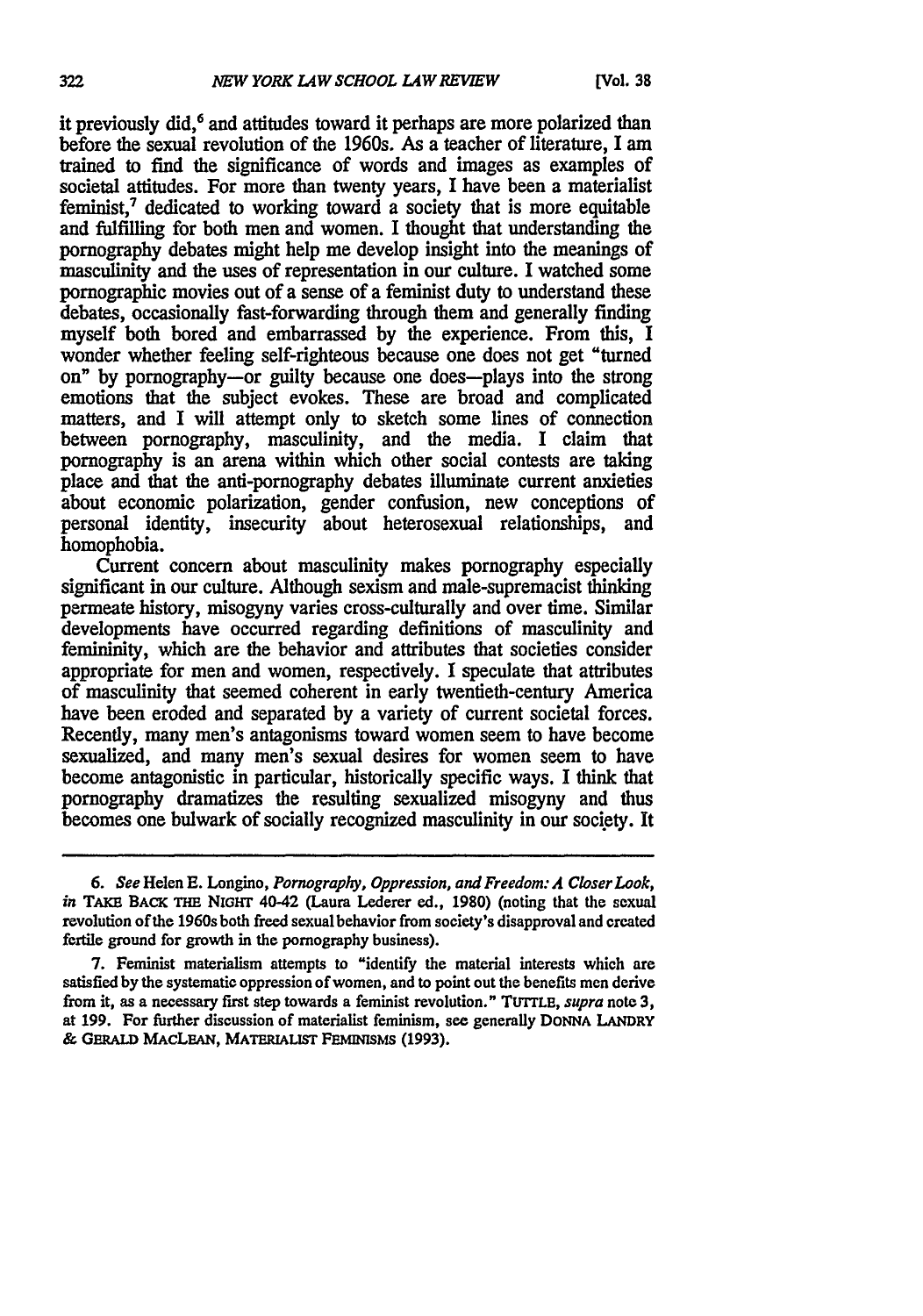is, therefore, an important indicator of the kind of sexism prevalent now, but I think it is the misogyny that we need to attack, not the sexually explicit material itself.

Masculinity in our culture has been defined by power, money, strength, skill, and sexuality. In the nuclear family, masculinity has been defined in terms of the role of father as breadwinner.' Masculinity has been defined personally in terms of strength, skill, and physical prowess,<sup>9</sup> and masculinity has been equated with male heterosexuality and attractiveness to women.<sup>10</sup> All of these traditional attributes of masculinity have come under pressure and change in recent years.<sup>11</sup>

A "real man" used to be a breadwinner who supported his family. But female entrance into the workforce has made working for wages more available to both sexes now, so that receiving a paycheck no longer defines a man. An economic downturn can also blur traditional definitions. When the economy sours, well-intentioned and hard-working men may be out of jobs or unable to earn wages that would support a family. Some of the more traditionally "masculine" sorts of work, like the skilled trades, have suffered in the last few decades.<sup>12</sup> As a result, more men may now be in service jobs previously thought of as "women's" work. Meanwhile, American occupational and class structures have grown more polarized, with the media glamorizing only the top jobs. A frustrating gap now exists between visions of the richly rewarded and powerful careers that men feel ought to be available if they work hard or are lucky, and the actual work they do. That is, the definitions of success may have risen so that bringing home a living wage may not prove a source of pride and manliness, even

**9.** *See* ROTUNDO, *supra* note **8,** at **265-66** (discussing the concept of masculinity that began to develop in turn-of-the-century America in which "vigor and assertiveness separated true men from the rest").

**10.** *See id.* at **278** (discussing the historical development of the view that the homosexual man is "insufficiently manly"); *see also* Peter Baker, *Maintaining Male Power: Why HeterosexualMen Use Pornography, in* PORNOGRAPHY: **WOMEN, VIOLENCE AND CIVIL** LIBERTIES, *supra* note **5,** at **135** (describing how men are under increasing pressure "to look good, to **be** aware of style and fashion").

**11.** *See* ROTUNDO, *supra* note **8,** at **6** (summarizing current criticisms of "the prevailing forms of manhood").

*12. See, e.g., Skilled Help Wanted,* FORTUNE, Aug. **18,** 1986, at 6, **8** (indicating that the national unemployment rate for construction workers in **1986** was 12%).

**<sup>8.</sup>** *See* **E.** ANTHONY ROTUNDO, **AMERICAN** MANHOOD, **132-33** (1993) (discussing the historical division of labor in marriage and the idea, and masculine ideal, of man as economic supporter of the home); *see also* **SUSAN** FALUDI, **BACKLASH:** THE **UNDECLARED** WAR AGAINST AMERIcAN WOMEN **65 (1991)** (reporting that surveys reveal that masculinity continues to be defined **by** how well a man is able to provide economically for his family).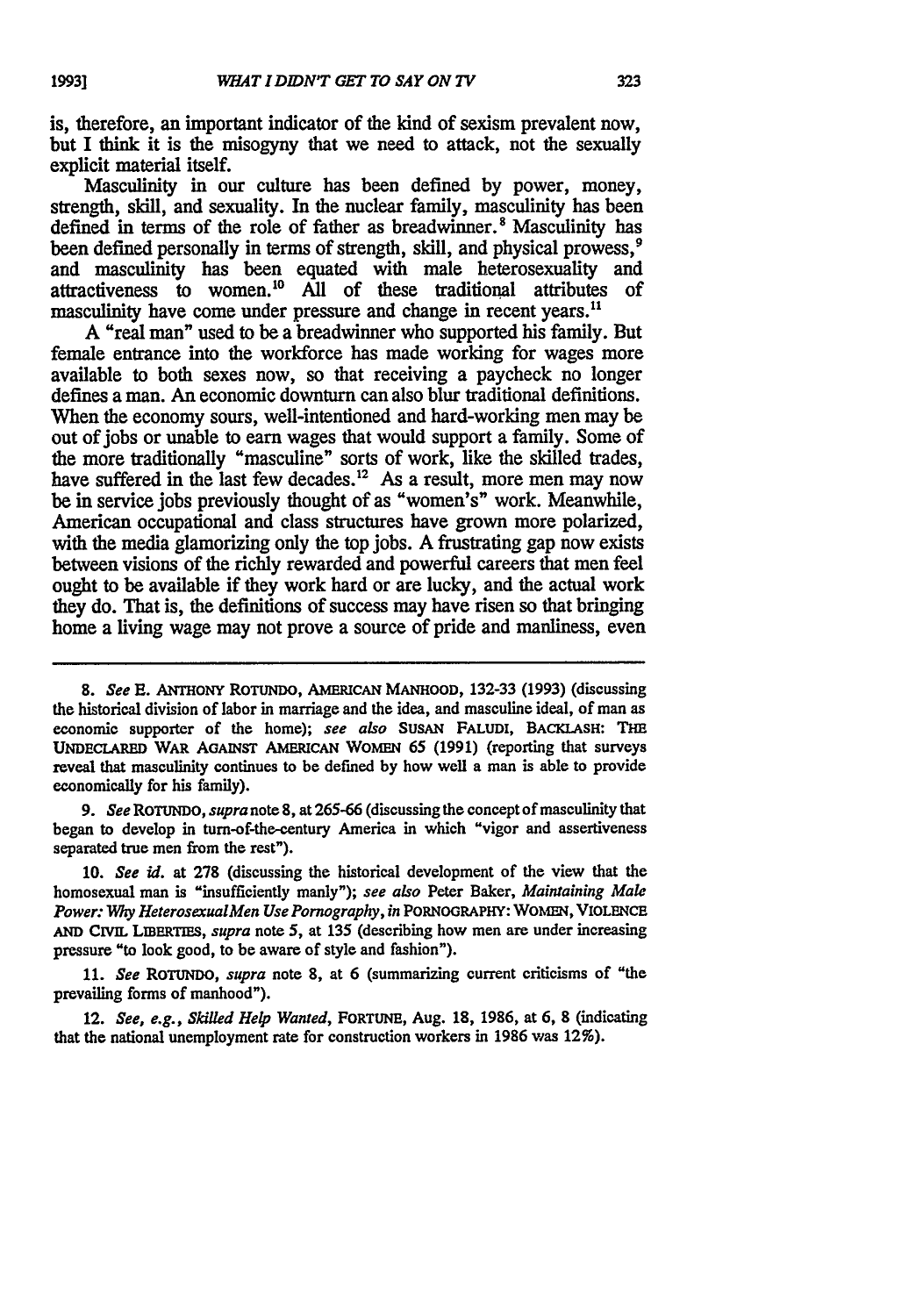to those men who are able to do it. And not all who are able are willing. Today many men do not provide support to their children or mandated financial aid to their ex-wives, $13$  and an increasing number of families find themselves impoverished and atomized as the divorce-rate climbs.<sup>14</sup>

Another traditional attribute of masculinity has been that a "manly man" protected women and children; he protected the weak from a position of strength. Many people feel feminism has attacked "chivalry" of this sort, and broader conservative forces in our society have eroded the notion that looking out for others who are socially disadvantaged is a special sign of masculine power. The disadvantaged, including women as well as people of color and the poor, are frequently portrayed either as predators not deserving of protection-subversive malefactors who must be fought against, especially by white middle-class men-or as whining ingrates who claim special treatment at the same time that they refuse to abide by society's rules.<sup>15</sup>

Older definitions of masculinity included "toughness" and a man's ability to compete and win against other men in difficult or dangerous situations.16 This meaning still adheres in athletics and is part of the successful marketing of athletic celebrities as super heroes, such as basketball star Charles Barkley. Traditional American masculinity involves being forceful and physical and not too cerebral, idealizing a workingclass image rather than a white-collar one.<sup>17</sup> But this forceful ideal slides into masculinity as aggression. According to one recent study, men associate male aggression with control and success, whereas women

14. *See* **FRANCINE** D. **BLAU** & MARIANNE A. **FERBER,** THE **ECONOMICS OF WOMEN, MEN, AND WORK 265-66** (2d ed. **1992)** (stating that nearly one-half of all American marriages end in divorce); *see also* DAvID T. ELLWOOD, **POOR SUPPORT 83 (1988)** (stating that 50% of the children in one-parent households will experience poverty as compared to only **15%** in two-parent families).

*15. See* David Gates, *White Male Paranoia,* **NEWSWEEK,** Mar. **29, 1993,** at 48, 48 (commenting on the movie *Falling Down,* in which an out-of-work white male goes berserk and attacks minorities).

**16.** *See* **ROTUNDO,** *supra* note **8,** at 225-27 (stating that, at the close of the nineteenth century, "manhood" was equated with a sense of struggle and strife, and of violence and force).

**17.** *See id.*

**<sup>13.</sup>** *See* **Jeanie** R. Kasindorf, *The Ex-husband Who Wouldn't Move* **Out, REDBOOK,** Nov. **1993,** at 134, **135** (reporting that in **1990** only 51% of women received the full amount of court-ordered child support payments and that, following a divorce, the woman's standard of living decreased by 73 % even though the man's increased by 42%).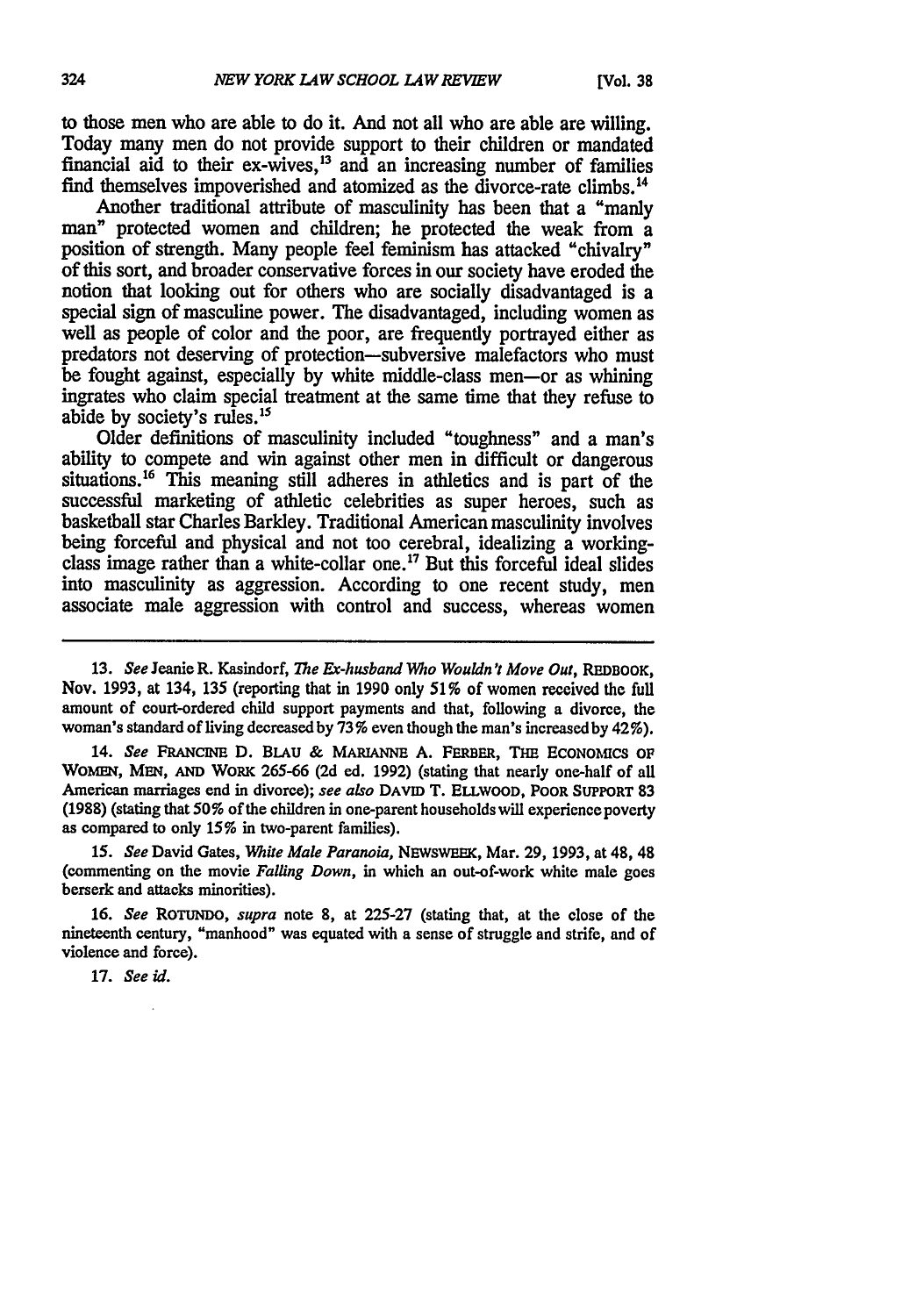connect aggression in themselves with lack of control and failure.<sup>18</sup> Social ambivalence about male violence as a necessary part of masculine behavior leads to hypocrisy. Some popular movie heroes, for example, say they do not want to be violent but are forced to annihilate their opponents in order to protect children or save the planet.

Masculinity is also used to imply attractiveness to women. As feminism has raised women's expectations about egalitarian relationships, many men seem unsure about what women find attractive in men. For many, it may seem insuperably difficult to be the kind of man that women want. Surely, many men feel that the brunt of insecurity and confusion in sexual relationships falls on them, and to some degree they are sexistly nostalgic for a romanticized past in which women supposedly adapted to whatever men wanted.

The rise of the gay-liberation movement, I suspect, has also confused many men and made their sense of automatic entitlement to masculinity more precarious for two reasons. First, traditional American views merged gender attributes with object choice. That is, a "real man" was tough, looked hyper-male, and sexually sought and was desired by women. As more and more apparently masculine-looking actors and athletes are revealed to be homosexual,<sup>19</sup> I think homophobia and masculine insecurity have become conflated for many heterosexual men, who try to prove that they are "real men" by vigorously asserting that they are not gay, and also that gay men must be effeminate sissies.<sup>20</sup> Second, a hallmark of traditional American masculinity has been the male bonding of men among men.<sup>21</sup> Male bonding in armies, fraternities, athletic teams, unions, taverns, and board rooms reinforced entitlement to

**18.** *See* **ANNE CAMPBELL, MEN, WOMEN, AND** AGGRESSION40-69 (1993) (studying the way in which men and women cope with aggression by examining a sample of eight women and five men and concluding that women equate aggression with a loss of control while men see it as a way to exert control); see also Anne Campbell & Steven Muncer, *Models of Anger and Aggression in the Social Talk of Women and Men,* 17 **J. THEORY** Soc. BEHAv. 489, 506-09 (1987) (concluding that in expressing aggression, women feel self-condemnation while men feel power).

**19.** *See, e.g.,* E.M. Swift, *Dangerous Games,* **SPORTS** ILLUSTRATED, Nov. **18,** 1991, at 40, 40-41 (reporting that approximately 10% of male professional athletes are homosexual); *see generally* **MICHELANGELO SIONORILE, QUEER IN AMERICA: SEX, THE** MEDIA **AND THE CLOSETS OF** POwER (1993) (discussing the media's portrayal of homosexuality and "outing" closet homosexuals who are well-known, including actors and politicians).

20. *See* ROTUNDO, *supra* note **8,** at **278-79** (describing heterosexual men's need to distinguish themselves from gay men).

21. *See id.* at **62-67** (tracing the historical development of all-male organizations that proliferated in the nineteenth century).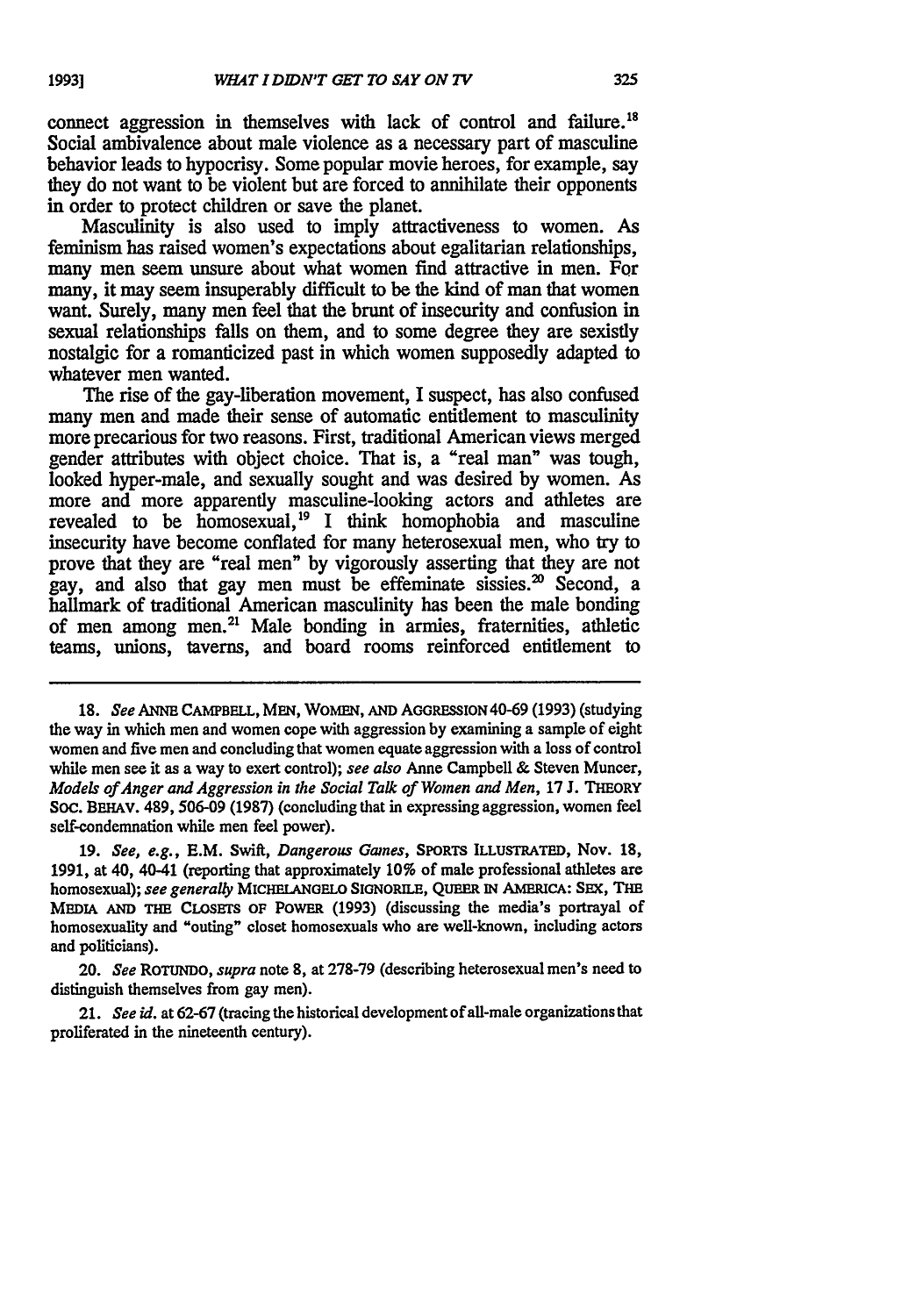masculinity. Here, too, the gay-liberation movement has cast the specter of homosexuality across such bonding in the minds of homophobic men.

I suggest, therefore, that for many heterosexual men, especially young men still insecure about their sexual identities and poor men without the power of wealth to bolster them, the easiest road to a feeling of satisfying masculinity in contemporary U.S. society is a misogyny that is sexualized. This misogyny allows a man to feel in command of women, different from and superior to them, and yet still desired by them. This is, of course, the formula of much straight pornography. It is also close to Catharine MacKinnon's definition of sexuality in a patriarchal society, which can be summarized as "what turns men on"-eroticized domination-and it is closely tied to the self-styled radical-feminist antagonism toward pornography.<sup>22</sup> Rather than seeing eroticized domination as a universal constant of patriarchal societies, however, I see factors specific to our current times and culture that may make pornography now especially available and attractive to many men and confusing to many women.

Heterosexual male pornography watchers have a way of bonding with other men, who often watch pornography together in order to prove that they desire women and to protect themselves against the charge of homosexual interest in one another. Jointly, they affirm that their sexual objects are female, and, in turn, that they are not gay, even if their close bonds are with other men. In one particularly clear example, a rapper calls his friend's girlfriend a slut, says she is ugly with exaggerated and colorful epithets, and pleads with the friend to give up the woman and return to the companionship of his male buddies: "Don't put a hoe before a homie," pleads the song's refrain.<sup>23</sup> This example purports to be a part of African-American street culture; however, I heard the song on a university radio station. I suspect that the crossover popularity of such lyrics springs from their appeal to young white men who can enjoy their misogyny without feeling responsible for the socially objectionable sentiments that they can attribute to other men. Another example would be MTV's white cartoon teenagers Beavis and Butthead, who are dumb, awkward, and sexist. Presumably they amuse the boys who watch them, boys who share their attitudes and can still feel easily superior to them.

<sup>22.</sup> *See* **CATHARINEA. MACKINNON,** *Desire and Power, in* **FEmiNISM UNMODIFIED** 46, **53** (1987) (stating that "sexuality arises in relations under male dominance... the content I want to claim for sexuality is the gaze that constructs women as objects for male pleasure"); see also **RosEMARmi** TONG, **FEmInST THOUGHT** 112-16 (1989) (describing radical feminists' anti-pornography platform as based upon violent pornography-induced rampages of men and group defamation of women, as well as inequality between the sexes).

**<sup>23.</sup> KING TEE,** *A Hoe B-4 Tha Homie, on* **THA** TRWLuN' **ALBUM** (Capitol Records 1993).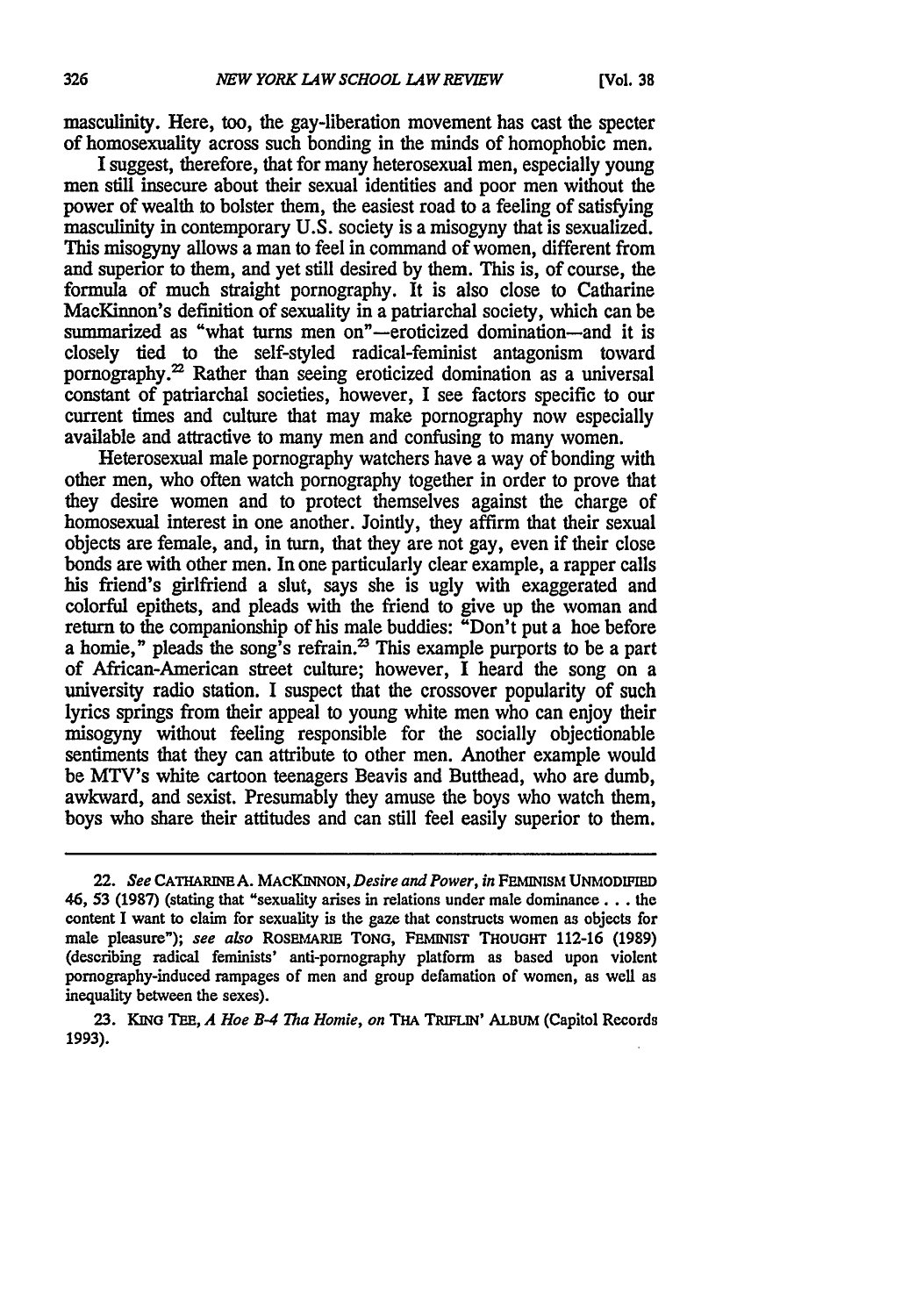Beavis and Butthead are totally bonded to one another; call any man who is not mean, tattooed, and leather-jacketed a "wuss"; disparage women; and congratulate themselves on getting simultaneous erections when watching women on music videos, whether or not the women are portrayed in conventionally sexy poses.

Sexualizing misogyny, I am claiming, can make it heterosexual and masculine in our culture. Just hating women, without desiring them, might make a man seem homosexual. Just desiring women, without hating them, might make a man seem like a "wuss." Under Freudian theory, sexualizing misogyny also makes it Oedipally safer; that is, it is still possible to idealize mom while desiring other women who are explicitly devalued.<sup>24</sup> Moreover, many young men today do not have fathers, or even father figures, present in their everyday lives, $25$  so that their Oedipal anxieties are heightened; devaluing sexual women separates them from forbidden feelings about an idealized mother. A young man may also be covertly angry at his mother because she is working and not spending as much time with him as he would like, because she is single and still dangerously sexual, or because, in the absence of a father, she is the one who punishes and restricts his behavior. This Oedipal separation widens the gap between a boy's romantic and sexual feelings such that tenderness may be considered mushy, old-fashioned, feminine, or gay, rather than a positive emotion, and only to be used for manipulating women into sex. In contrast, pornography celebrates sex without love as well as sex without dependence.

Pornography is apparently becoming more accessible to a mass audience.<sup>26</sup> However, whether it is in fact becoming more popular in terms of people's tastes is yet to be determined. The social function pornography serves, especially for its straight male users, is that it fulfills needs that young men have to affirm heterosexual identity while hiding their fears about trying to relate to actual women, to separate lust from frightening feelings of tenderness and dependency, and to express sexualized anger at women, including anger that women have become more independent and more sexually assertive. However, many women,

<sup>24.</sup> *See* SIGMUND FREuD, *A Special Type of Choice of Object Made by Men (Contributions to the Psychology of Love 1), in* **11** THE STANDARD **EDITION OF** THE COMPLETE PSYCHoLOGIcAL **WoRKs oF SIGmUND** FREUD **163, 168-72** (James Strachey trans., **2d** ed. 1964); *see also* JESSICA BENjAmIN, THE BONDs OF LOVE **3-5 (1988).**

*<sup>25.</sup> See* BLAU **&** FERBER, *supra* note 14, at **285-86** (stating that the proportion of female-headed families in the United States increased from 9% in 1950, to 17% in 1989).

**<sup>26.</sup>** *See* Beth Charles, *The Pornography Explosion,* LADIES HOME **J.,** Oct. **1985,** at 104, 104 (citing estimates of eight to ten billion dollars spent on sexually explicit material in adult magazines, pornographic films, video cassettes, phone sex, cable television, and computers).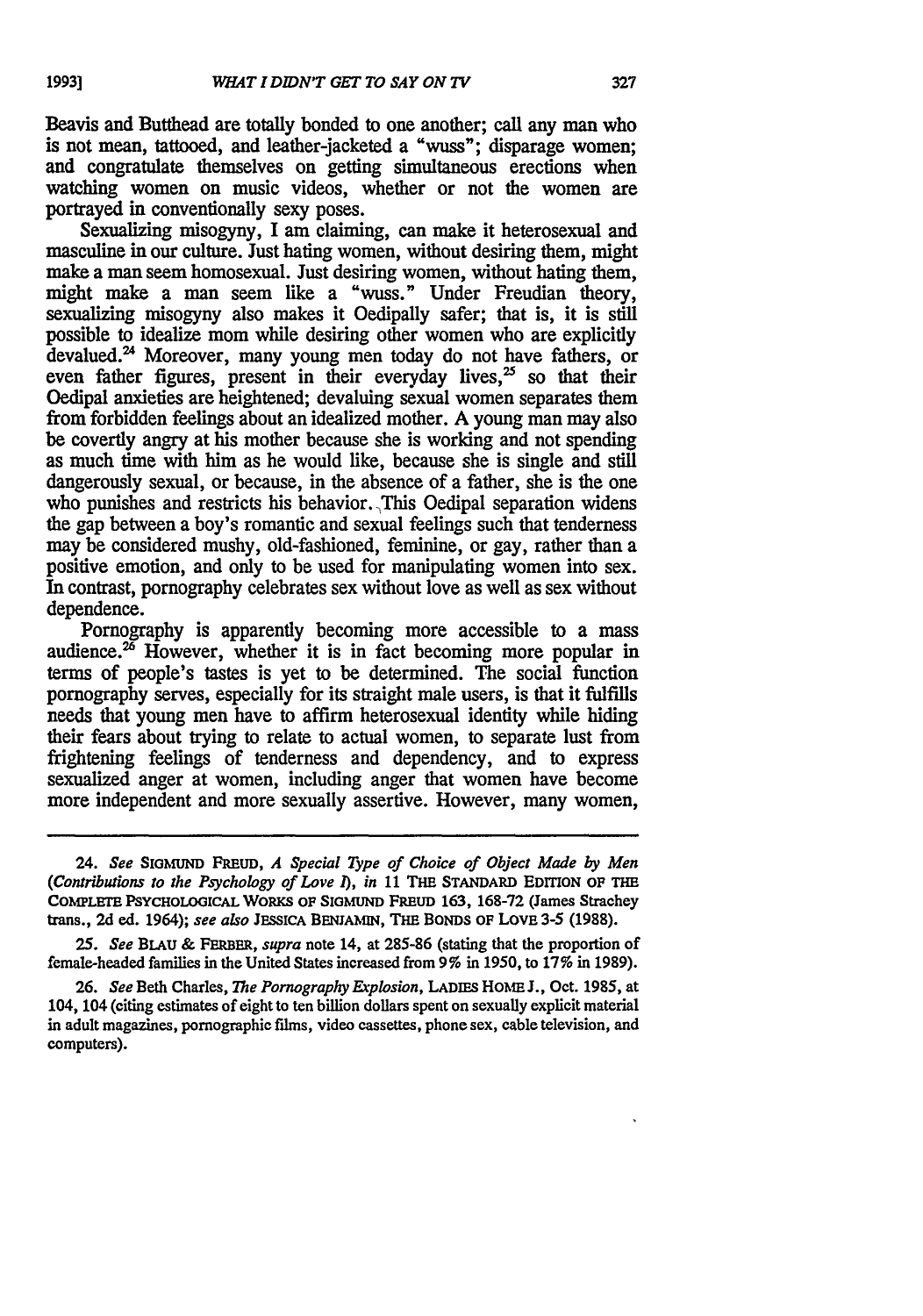including some feminists, respond to contemporary problems about families and relationships by trying to hold onto men, make them "nicer" and more responsible.<sup> $27$ </sup> Men who use pornography may be doing the reverse, denying their dependence on real women by fulfilling their sexual needs and their feelings of heterosexual mastery by masturbating to and fantasizing about pornographic images of women.

The social problem here is not sex, but men's misogyny, homophobia, and violence.<sup>28</sup> Thus, traditional sexist pornography, not just of the sadistic kind, fulfills many needs for the homophobic, heterosexual male viewer. It also relates to what may be deemed a crisis of representation. The branch of literary criticism called "reader response theory<sup>"29</sup> asks what effect does watching or reading a representation have on the reader or viewer, and is also central to film theory, as well as to marketing, advertising, and contemporary politics. The anti-pornography feminists agree with conservatives and with traditional humanists that reading and film viewing are important and influential events. Anti-pornography feminists insist that "speech acts! acts speak!" and they adduce examples of performative speech, like a jury saying, "Guilty" or a bride's, "I do.<sup>"30</sup> Contemporary culture emphasizes representation over action, substitutes representations for actions, and blurs the lines between representation and other forms of action. **All** of these factors influence the pornography controversy and such formulations as "pornography is the theory, rape is the practice." $3$ 

Do people believe what they see in the media? Do they imitate what they see represented, whether they believe it or not? Do they buy what they see? Political and commercial advertising assume the answers to these

**30.** *Speech, Equality and Harm: Feminist Perspectives on Pornography and Hate Propaganda,* **OFF OUR** BACKS, Apr. **1993,** at 4.

**31.** This now ubiquitous phrase was apparently originally used **by** Robin Morgan. *See* **ROBIN MORGAN, GOING** Too **FAR: THE PERSONAL CHRONICLE OF A FEMINIST** 169 **(1977).** *See also* Robin Morgan, *Theory and Practice: Pornography and Rape, in* **TAKE** BACK THE NIGHT 134, *supra* note **6,** at **139.**

**<sup>27.</sup>** *See* ROBIN NORWOOD, **WOMEN** WHO LOVE Too MucH 40 **(1985)** (discussing relationships in which women believe that their love can free men from behaviors that are cruel, violent, or indifferent).

<sup>28.</sup> In addition, the issue of non-sexualized violence is a complex matter not addressed here.

**<sup>29.</sup>** *See* Arthur **A.** Berger, *The Myth of Mass Culture,* SoCIETY, July-Aug. **1993,** at **23** (explaining that reader response theory "suggests that individuals, as they watch a film or a play or read a book, **help** to create the work so to speak"); see also Alessandra Lippucci, *Surprised by Fish,* **63 U.** COLO. L. REv. **1,** 2 n.6 (1992) (explaining that "interpretation of a text is a function of the reader's experience" according to reader response theory).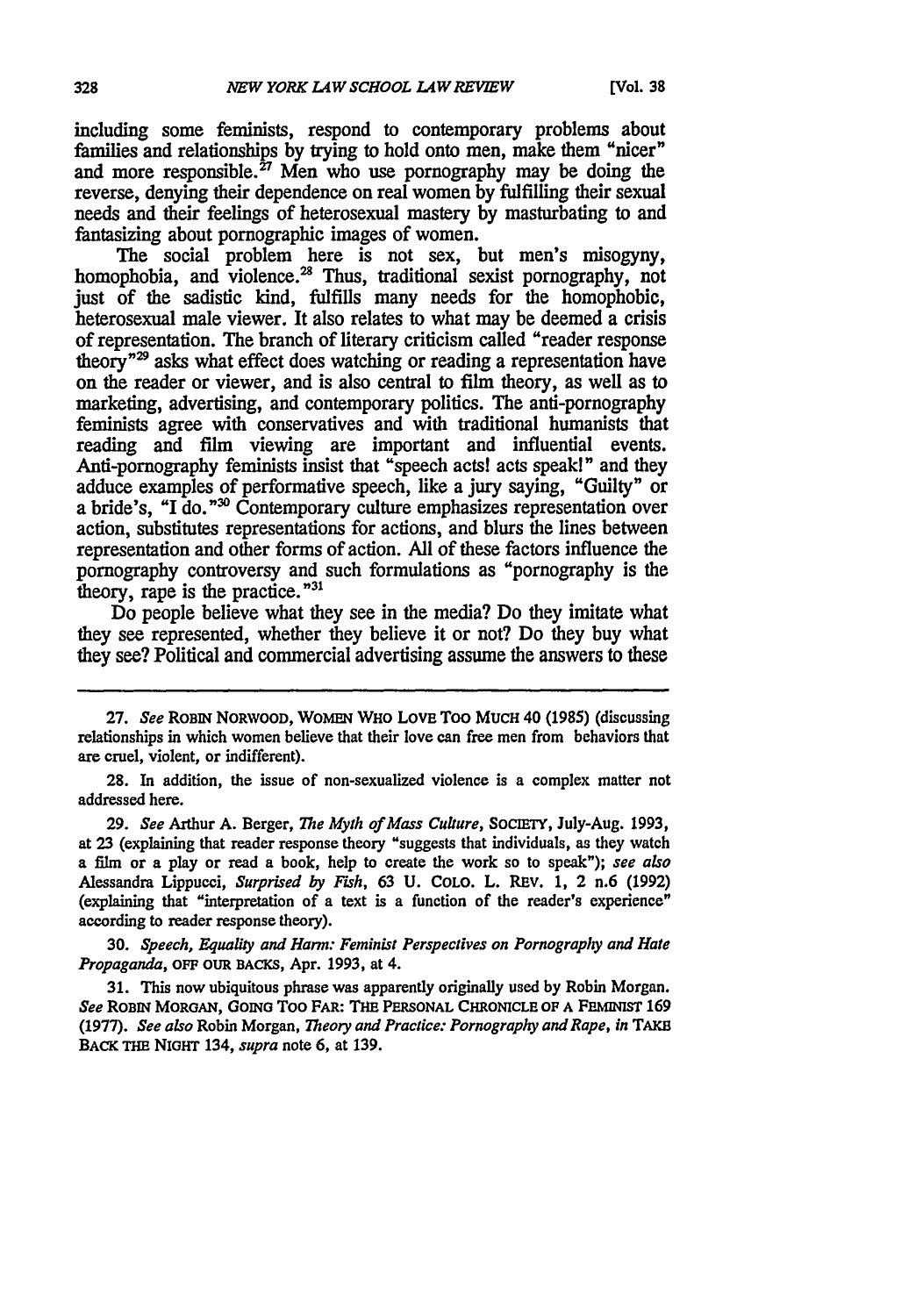questions are yes; our entire society is built on the premise that the answers are yes. The fight in schools and universities over textbooks and the literary canon assumes the answers are yes. And I, like most feminists, do think that representations of women affect the way both men and women internalize values, images, and beliefs about themselves and others.

This position is not without complications. For one, our society values people and sells things by associating them with sexual desirability and economic success. A valued person, certainly a "real man" in this society, is sexually active and finds important personal identity in achieving and receiving sexual pleasure. But sex can kill.32 The old *Playboy* ideal, championing the man who sleeps around, is less likely to be successful with women and more likely to endanger men now than thirty years ago.

Pornography appears to be an ideal solution. It is completely safe sex that allows the viewer fantasized power, as well as the pleasures of masturbation and voyeurism. It is physically safer for its watchers because it need not involve encounters with the fluids or the angers of other people. It will not in itself get anyone pregnant or lead to AIDS. It may be psychologically more dangerous, however, because it is a fantasy medium free from feedback from another real person, who can temper the viewer's selfishness or grandiosity.

Technology and changes in our social habits apparently make pornography an increasingly popular option among Americans. As our society divides more fiercely between rich and poor, many people cannot afford to go out. Fewer people, especially young people, think of churches or other non-commercial groups as places where they can comfortably socialize.<sup>33</sup> Videocassette recorders have become increasingly affordable, and taped entertainment is the cheapest medium available, next to free television. Young married couples with children who cannot afford babysitters, men who do not want to be associated with the semi-public sleaze of the porn house, the elderly, the divorced, single, and lonely all can afford to rent a videotape. They may want a private pornographic evening to assuage loneliness, fantasize without the need for a partner, or

**<sup>32.</sup>** *See* Richard M. Selik et al., *HIV Infection as a Leading Cause of Death Among Young Adults in U.S. Cities and States,* **269** JAMA 2991, 2991 (1993) (concluding that, during the 1980s, human immunodeficiency virus (HIV) infection, the cause of acquired immunodeficiency syndrome (AIDS), emerged as the leading cause of death in the United States among adults between 25 and 44 years of age).

**<sup>33.</sup>** *See* Kenneth L. Woodward, *The Rites of Americans,* **NEWsWEEK,** Nov. **29,** 1993, at **80,** 82 (stating that only 19% of adult Americans regularly practice their religion); *Researching Religious Trends,* **110** CHRIsTIAN **CENTuRY 1232,** 1232 (discussing the downward spiral of church attendance of families who have children entering the teen years).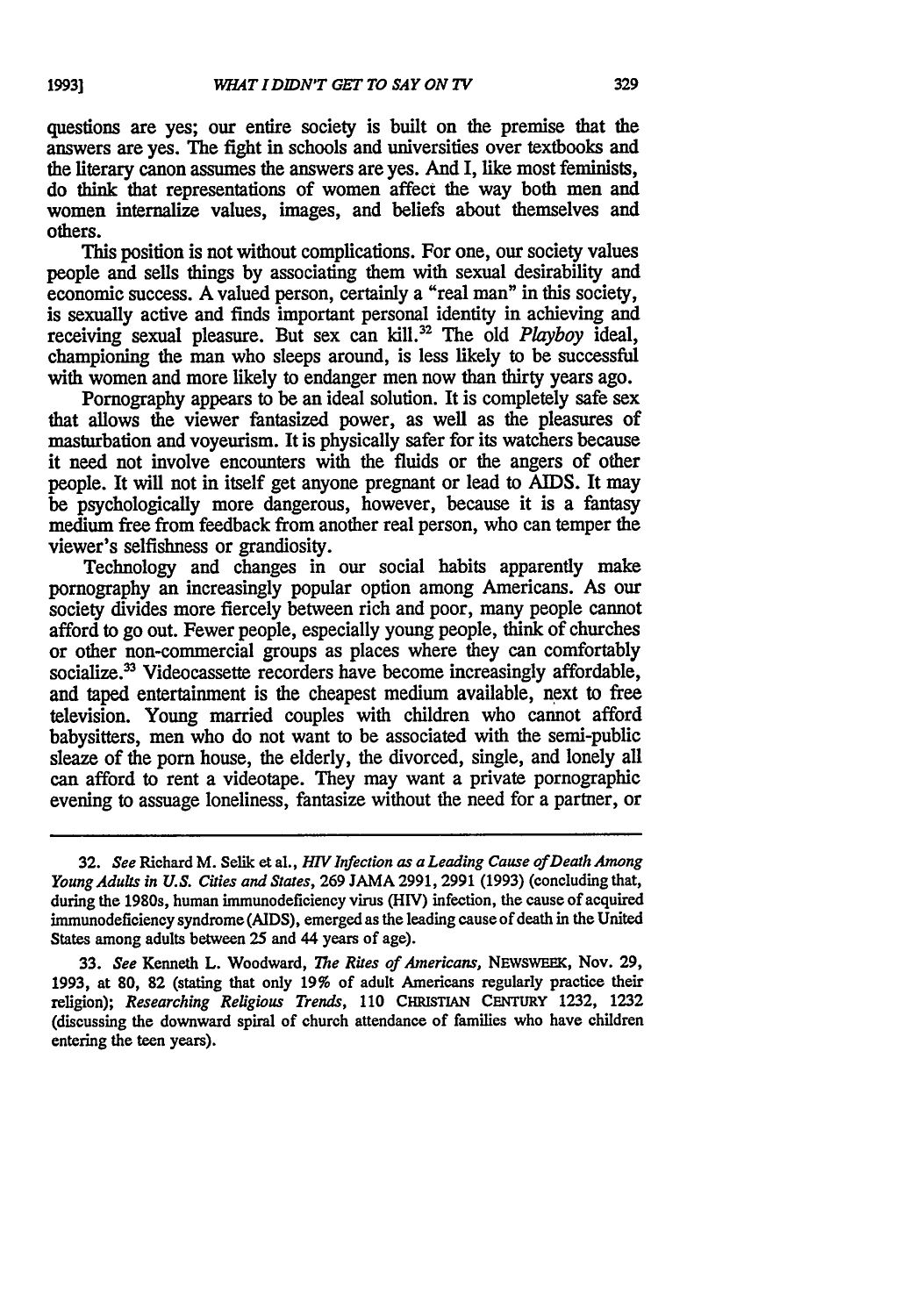persuade present partners into a media-induced fantasy of being prettier, younger, fitter, or simply sexier and less self-conscious or inhibited than they usually are.<sup>34</sup>

The substitution of relations with machines over relations with people affects more **than** pornography. It extends to automatic bank tellers, computerized work stations, and video games in arcades where boys zap cartoon enemies for hours. This crisis in representation also extends to the sense many people have that the media is becoming all-encompassing. Children grow up spending more hours in front of televisions than in contact with their parents or other people. Working parents use television as a babysitter and then feel guilty about it. Substantive encounters with other people may be diminishing in many people's lives, and infomercials and dramatized news make it harder to distinguish media representations from reality. Media images permeate our culture, perhaps superseding older traditions such as religion. Many parents fear that they no longer control their children. However, current versions of masculinity represented in the media make parents ambivalent about disobedience and anti-authoritarian sass, particularly from boys. Parents may laugh at Bart Simpson, but do not want their sons to imitate him. They may want boys to stay out of trouble, but fear their becoming teachers' pets or sissies. Thus, our society is pervaded and confused by media images of masculinity and sexuality.

Pornography has different meanings for men and for women. So far it has been assumed that pornography users are men and that antipornography crusaders are women. But anti-censorship feminists point to the use of pornography by women, including the new explicitly erotic materials that are made by and/or marketed to women and couples, lesbian and heterosexual.<sup>35</sup> Most mainstream pornography objectifies women so that the heterosexual male viewer finds the imaged women both safer and sexier than the women he really knows. They have curvy young bodies, and they appear welcoming to all partners, eager for all sexual practices, insatiable and grateful. As a result, anti-pornography feminists stress the baleful results when men learn to objectify women by watching such

<sup>34.</sup> *See* Wendy Melillo, Visualizing Erotica, **WASH.** PosT, July 21, 1992, at Z13 (discussing a new genre of adult films to be used **by** couples as a form of sex therapy); *see also* Karen Karbo, *Sex Ed for Grown-ups: Can You Learn to be a Better Lover by Watching How To Tapes?,* REDBOOK, **Nov. 1993,** at **62,** 64 (describing a new market for pornographic videos composed of educated middle-class couples who seek to add excitement to their sex lives).

**<sup>35.</sup>** *See* **LINDA WILLTAMS,** HARD CORE: **POWER, PLEASURE, AND THE "FRENZY OF THE VISMLE"** 246-51 (1989) (describing Femme Productions, a company started **by** Candida Royalle, which produces pornography directed **by** women and marketed specifically for women or couples).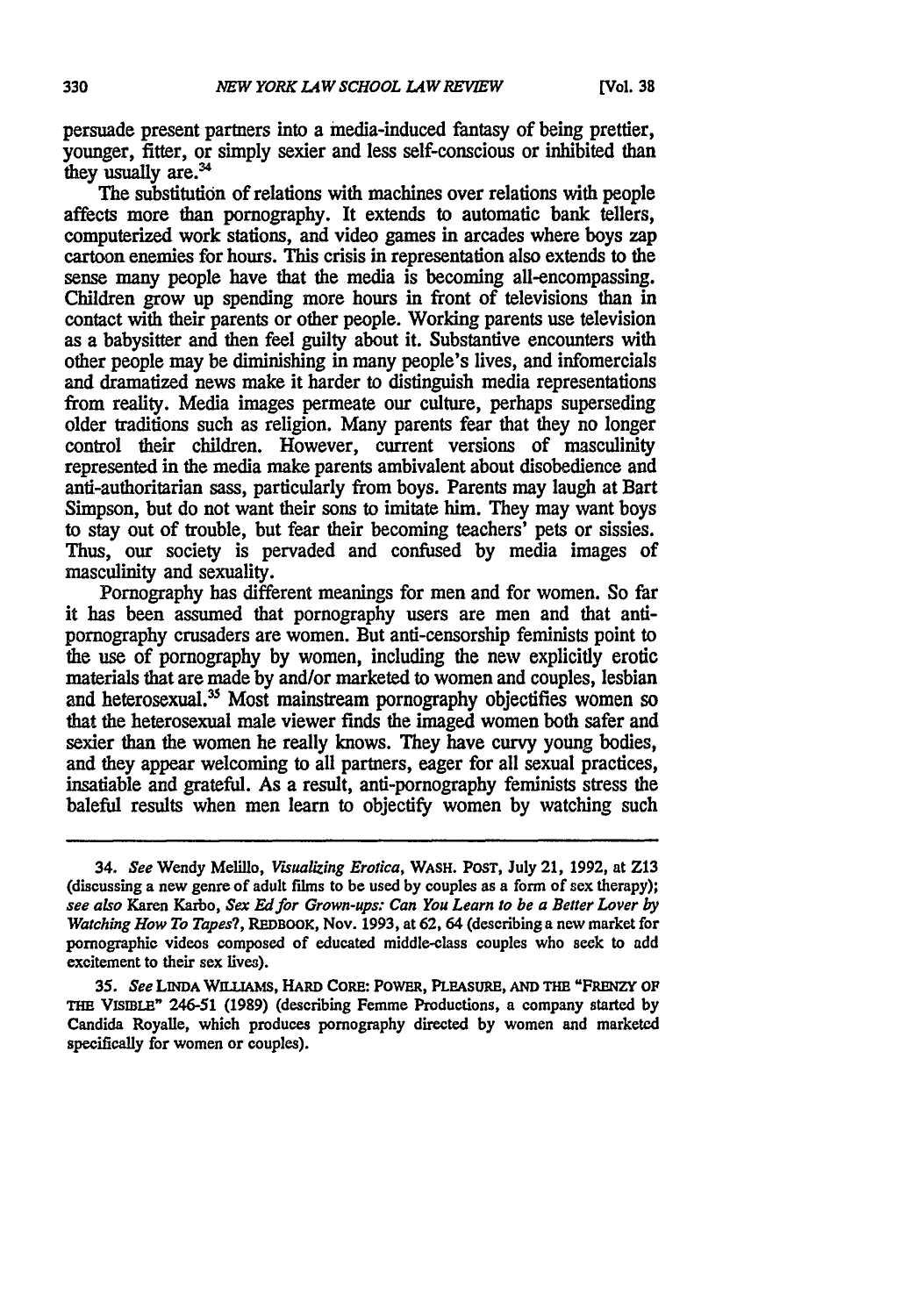representations. But the results are more complicated when women also watch pornography.

Women expect more sexual pleasure than they did in the past, but, in **turn,** they are also held to higher standards of sexual performance. Sexual expertise was previously supposed to be the man's department. When bedroom athleticism and variety may be expected of her, however, pornography may be used to frighten, teach, arouse, and inspire women as well as men. For some women, pornography may actually de-objectify women because they can use it to validate their own desires and pleasures. They can also reinterpret or take control of the fantasy. For example, they may point out that a particular pictured position is not fun, but awkward and uncomfortable. Furthermore, women too can make comparisons between their lovers and the performers-the male stars' larger organs or more sustained erections—and they can use the pornography to encourage or instruct their partners how to please them. Pornography may also serve women by de-familiarizing and romanticizing their present relationships. For example, in a pornography sequence produced by the women of Femme Productions, a woman, dressed in sexy finery is picked up by a man on the street who turns out to be her husband. The woman has left their child with her mother in preparation for their sexy night together.'

According to feminist film theorist Linda Williams, pornography deems all problems sexual problems to which the answer is more sex.<sup>37</sup> She suggests that because pornography answers **all** problems with more sexual representations, that is, with more pornography, the viewer's anxieties can be both allayed and increased.<sup>38</sup> This ambivalence breeds both the popularity of pornography today and, conversely, the misguided belief that censuring pornography will stop patriarchy.<sup>39</sup> The antipornography movement responds to sexualized misogyny, violence against women, and the growing confusion and anomie of our society **by** attributing them to pornography. 4 Anti-censorship feminists respond that fighting against sexually explicit images may be more harmful than helpful

**39.** *See id.* at 22.

*40. See, e.g.,* CATHARINE **A. MAcKINNON, TOWARD A FEMNIST THEORY OF THE STATE, 196 (1989)** (asserting that "[plornography contributes causally to attitudes and behaviors of violence and discrimination which define the treatment and status of half the population"); **ANDREA** DwORKN, **PORNOoRAPHY: MEN** PoSSESSiNO WOMEN 202 **(1989)** (describing pornography as a technology which legitimizes the uses of women conveyed **by** it).

331

**<sup>36.</sup>** *See id.* at **263** (describing *The Pick Up, in* A **TASTE OF AMBROSIA** (Femme Productions **1988)).**

**<sup>37.</sup>** *See id.* at **276.**

**<sup>38.</sup>** *See id.*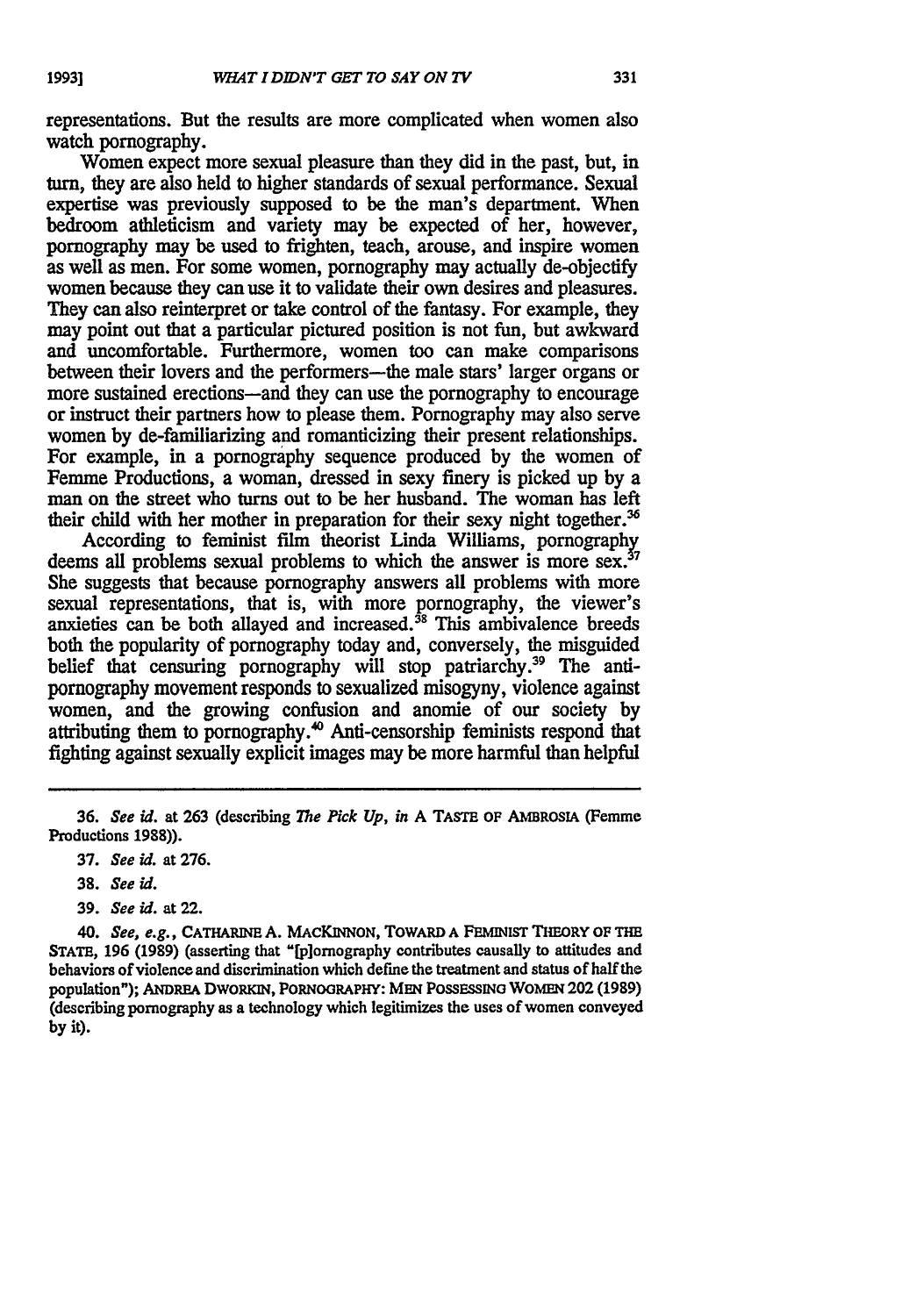to women.41 In addition, more pertinent and effective solutions to sexism, solutions that do not impinge on constitutionally guaranteed individual rights or on women's partial progress toward sexual self-determination, need to be suggested.

Such solutions must address issues of masculinity **and** representation as well as sexism and violence throughout society. The need to build institutions for more frequent and egalitarian interpersonal interactions, especially for young people, and to encourage positive media representations of such egalitarian relationships must be realized. Effective solutions may include, for example, campaigns in high schools to foster mixed-sex activities, which would lead to a reduction in sexual harassment, and to ridicule homophobia as being stupid and immature. Also, broad campaigns should be promulgated against domestic violence, corporal punishment, gun ownership, and rape. A good example from corporal punishment, gun ownership, and rape. A good example from **mainstream** media is the movie *Pump Up the Volume.4 '* In the movie, the high school hero, who has been bragging over the radio about his sexual prowess and loudly pretending to masturbate, learns to communicate with a young woman and to work with her to save the radio station. When he

41. *See, e.g.,* Nadine Strossen, *A* Feminist Critique of *"The"* Feminist Critique of *Pornography,* 79 VA. L. REv. 1099, 1141 (1993). Professor Strossen presents ten reasons underlying her conclusion that censoring pornography would undermine the rights and interests of women:

1. Any censorship scheme would inevitably encompass many works that are especially valuable to feminists.

2. Any censorship scheme would be enforced in a way that would discriminate against the least popular, least powerful groups in our society, including feminists and lesbians.

**3.** Censorship is paternalistic, perpetuating demeaning stereotypes about women, including that sex is bad for us.

4. Censorship perpetuates the disempowering notion that women are essentially victims.

**5.** Censorship distracts from constructive approaches to countering anti-female discrimination and violence.

6. Censorship would harm women who make their living in the sex industry.

7. Censorship would harm women's efforts to develop their own sexualities. **8.** Censorship would strengthen the power of the religious right, whose

patriarchal agenda would curtail women's rights.

9. **By** undermining free speech, censorship would deprive feminists of a powerful tool for advancing women's equality.

**10.** Sexual freedom, and freedom for sexually explicit expression, are essential aspects of human freedom; denying these specific freedoms undermines human rights more broadly.

*Id.*

42. **PUMP UP THE** VOLUME (New Line Cinema 1990).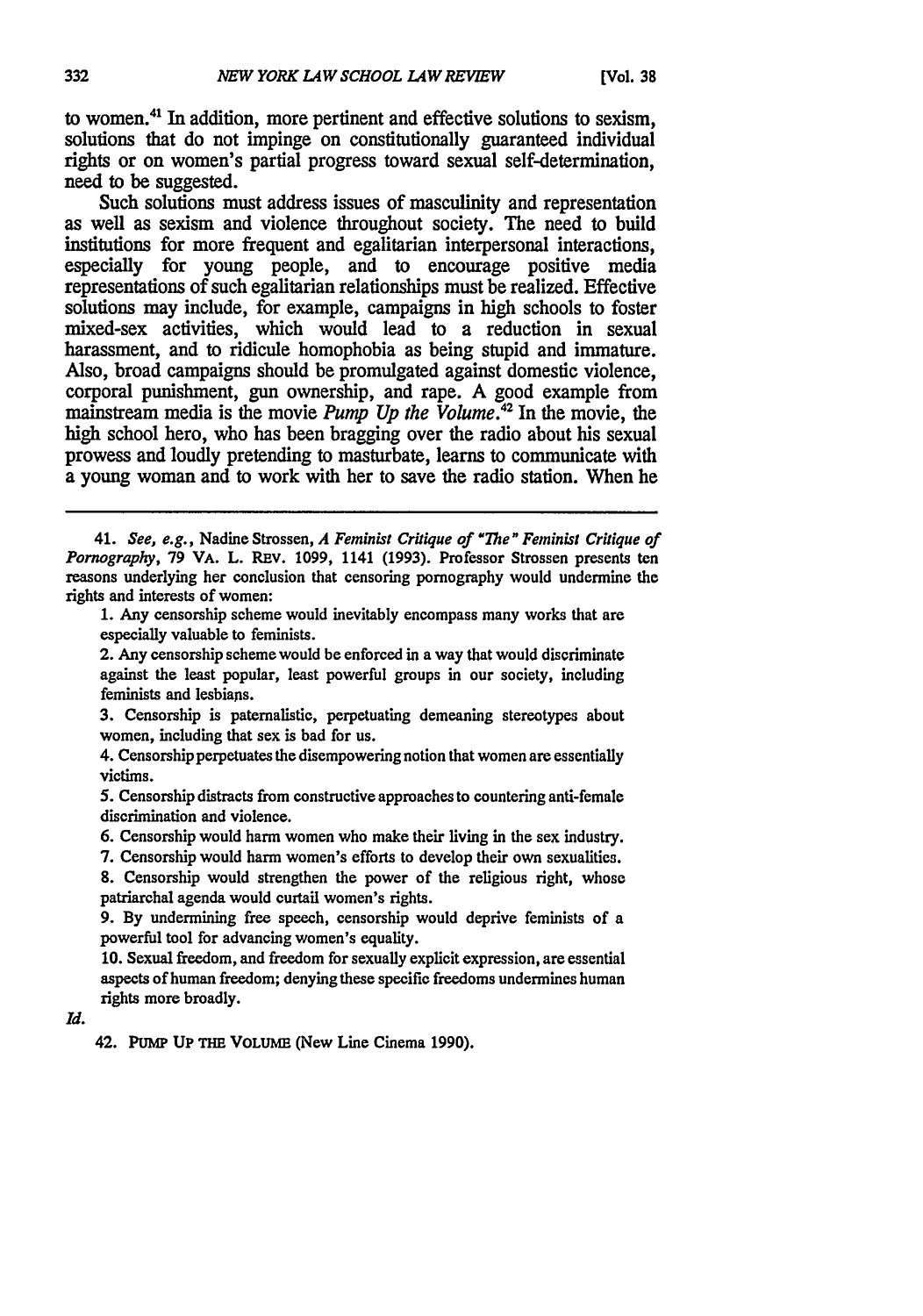tells her he "needs" her, a cooperative project supplements and supersedes his sexual desire. Thus, instead of treating a woman as a sexual object, the film represents a positive image of the sexes working together to achieve a common good.

Definitions of masculinity that do not depend on sexualized misogyny or on homophobia are available and must be fostered. Such a definition of masculinity would involve moral courage in standing up for one's convictions and protecting the weak. It would involve physical prowess in overcoming obstacles, including one's own disabilities, self-control over anger and aggression, capacity for familial as well as sexual love, reliability in work and obligations to others, the ability to give pleasure to one's lovers, as well as pride in having a male body and in being a male who does not devalue women. This conception avoids homophobia, but it does not insist that men reverse all their presently valued traits to become traditionally feminine, as they fear feminists demand.<sup>43</sup> Activists and citizens could work toward such redefinitions not through calls to censorship, but by adopting, modeling, and teaching new behaviors and images, including sexually explicit ones. Redefining masculinity is a broad goal, and harder to accomplish than abolishing pornography. It is more pertinent, however, to improving women's lives. Moreover, the contradictions within current definitions of masculinity make it so difficult for men that they, too, have an interest in working for this change.

**<sup>43.</sup> My definition of femininity would be the same, except that it would include pride in being female and having a female body.**